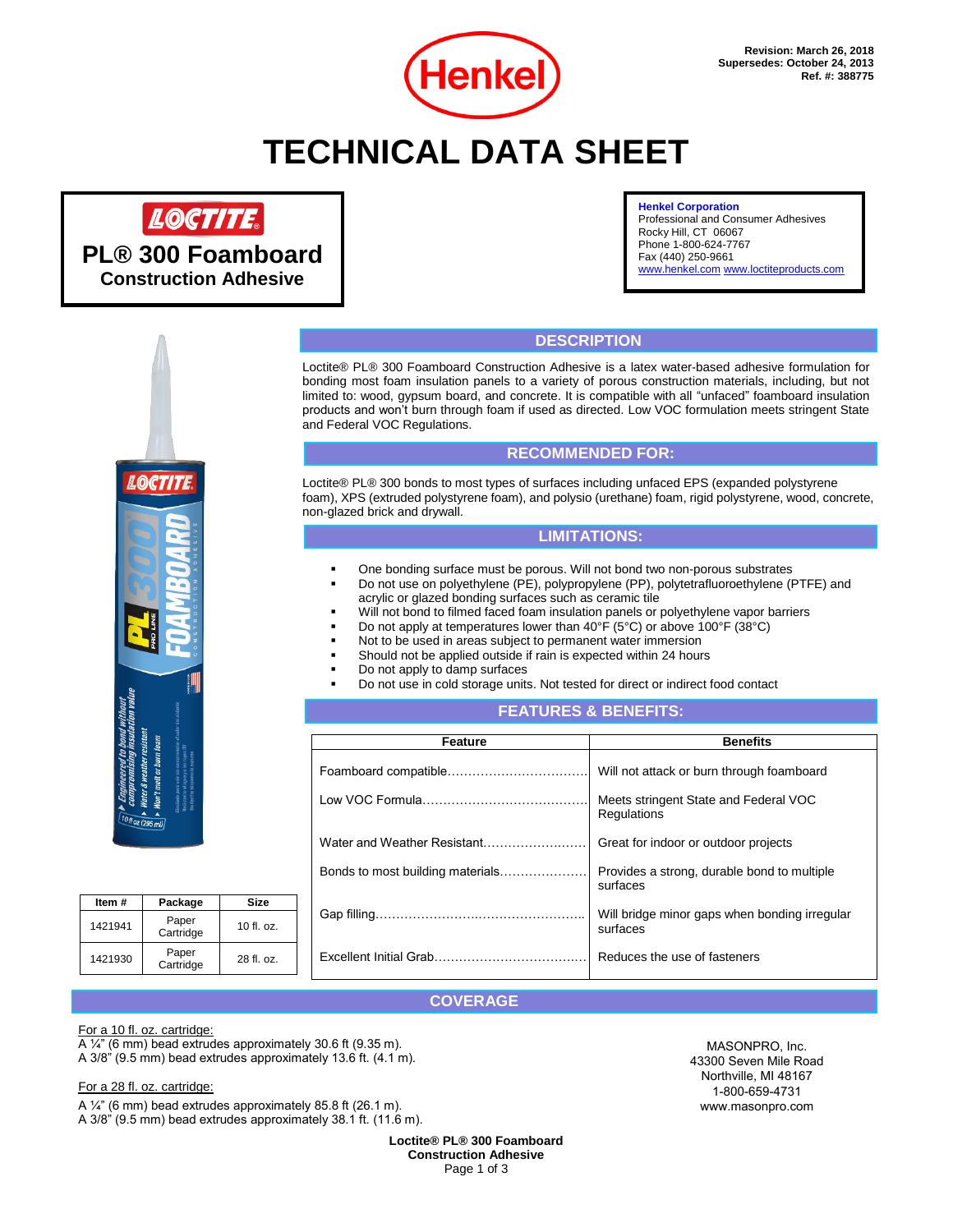

## **TECHNICAL DATA SHEET**

## **TECHNICAL DATA**

| <b>Typical Uncured Physical Properties</b>                               |                                                                                                                        | <b>Typical Application Properties</b> |                                                                                                         |  |
|--------------------------------------------------------------------------|------------------------------------------------------------------------------------------------------------------------|---------------------------------------|---------------------------------------------------------------------------------------------------------|--|
| Color:                                                                   | Light Blue                                                                                                             | <b>Application Temperature:</b>       | Apply and cure between 40°F (5°C) and 100°F<br>$(38^{\circ}C)$                                          |  |
| Appearance:                                                              | Thick, non-sagging paste                                                                                               | Odor:                                 | Mild acrylic                                                                                            |  |
| Base:                                                                    | Acrylic Latex                                                                                                          |                                       |                                                                                                         |  |
| pH:                                                                      | 7.00-7.50                                                                                                              | <b>Working Time:</b>                  | 20 minutes                                                                                              |  |
| Viscosity:                                                               | $280,000 - 380,000$ cps                                                                                                | Full Cure Time:                       | 7 days<br>Cure time depends upon temperature, humidity,<br>porosity of substrate and amount of adhesive |  |
| <b>Specific Gravity:</b>                                                 | 1.224                                                                                                                  |                                       | used.                                                                                                   |  |
| VOC Content:                                                             | 1% by weight $(< 50$ g/L)                                                                                              |                                       |                                                                                                         |  |
| Shelf Life:                                                              | 24 months from date of manufacture<br>(unopened)                                                                       |                                       |                                                                                                         |  |
| Lot Code Explanation:<br>(Lot code is inkjetted<br>on body of cartridge) | YYDDD<br>$YY =$ Last two digits of year of<br>manufacture<br>$DDD = Day of manufacture$<br>based on 365 days in a year |                                       |                                                                                                         |  |
|                                                                          | For example: 13061<br>$= 61^{st}$ day of 2013<br>$=$ March 2, 2013                                                     |                                       |                                                                                                         |  |

#### **Typical Cured Performance Properties**

| Color:                              | Light Blue                     |
|-------------------------------------|--------------------------------|
| Cured Form:                         | Non-flammable solid            |
| Service Temperature:                | 0°F (-17.78°C) to 170°F (77°C) |
| Water Resistance:                   | Yes, after full cure.          |
| Vertical Sag:<br>(After 20 minutes) | $< 0.5$ inches                 |

**DIRECTIONS**

#### **Tools Typically Required:** Utility knife, caulking gun.

#### **Safety Precautions:**

Wear gloves. Wash hands after use.

#### **Preparation:**

The temperature of the adhesive, the surfaces and the working area must be between 40°F (5°C) and 100°F (38°C). For smooth, fast, easy application during cold weather, store adhesive at room temperature (70°  $\pm$  5°F) 24 hours prior to use. Ensure surfaces to be bonded are clean, dry, structurally sound and free of dust, grease, oil, paint, scale, release agents or other contaminants. Release agents must be removed from poured concrete. Newly poured concrete must be allowed to cure at least 28 days prior to adhesive application. Painted surfaces do not provide for a sound bonding surface, therefore testing for adhesion is required prior to the start of the project. To obtain maximum adhesion, surfaces should be flat and close fitting to provide adequate contact. Cut and pre-fit all foam prior to applying product. Cut off tip of cartridge at 45° angle to desired bead size and puncture inner seal of cartridge. Recommended bead size is 3/8" (9.5 mm) round.

> **Loctite® PL® 300 Foamboard Construction Adhesive** Page 2 of 3